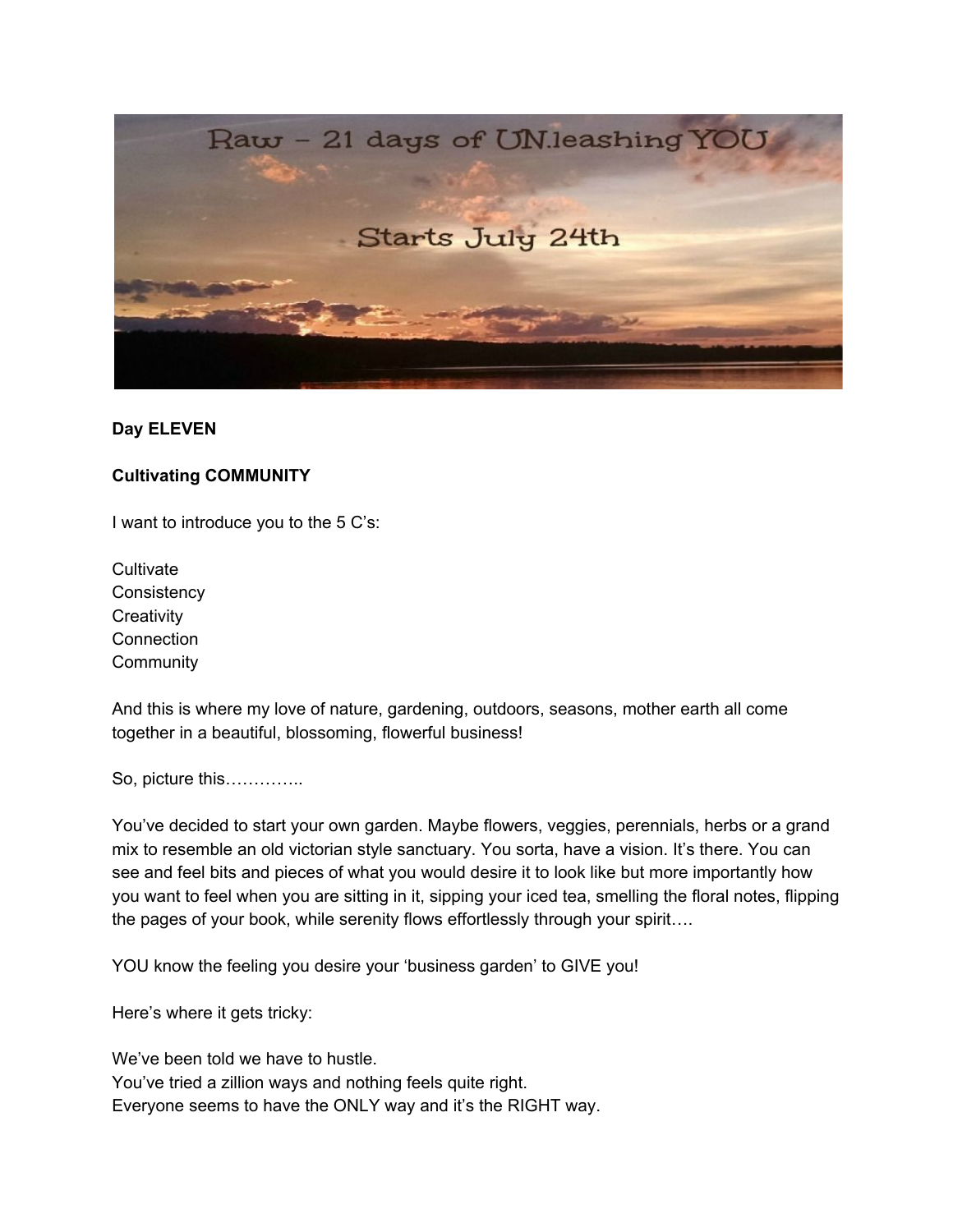You invested, invested, invested and it didn't happen. On every street corner of Facebook, someone is selling 'the secret'. You've been told you have to do this first. Then there are trip wires, what the heck??? Who wants to trip and fall on their face? Don't forget a snazzy opt-in. Maybe branding. What about copy? You know you need a crazy, expensive, fluffy, sparkling, lifestyle photoshoot! And then all the bells, whistles and bling on a fancy website. Little more software. Tweak this, shift that….

You've heard it all.

And yet, here you sit. Little money, hustling your butt off, jumping from one thing to another like a mad woman, overdosing on caffeine and sleep deprivation. Cause you know, even when you're sleeping, your brain isn't shutting down.

Let's just end it, once and for all.....

Unhear, Unlearn, Unlisten, Undo, Unconform to all we've been told.

### **Start with a clear head and heart.**

Dream about your business. Vision what it will look and feel like. Feel into goals that are doable for you. And create from a place of FEELING grounded, centered and serene.

# **FLOW happens there!**

By wiki definition:

#### **Cultivate means:**

- ❖ try to acquire or develop (a quality, sentiment, or skill)
- ❖ try to win the friendship or favor of (someone)
- ❖ apply oneself to improving or developing (one's mind or manners)

The very foundation of your business is based upon cultivating.

| Cultivating: |
|--------------|
| Our vision.  |
| Our mission. |
| Our voice.   |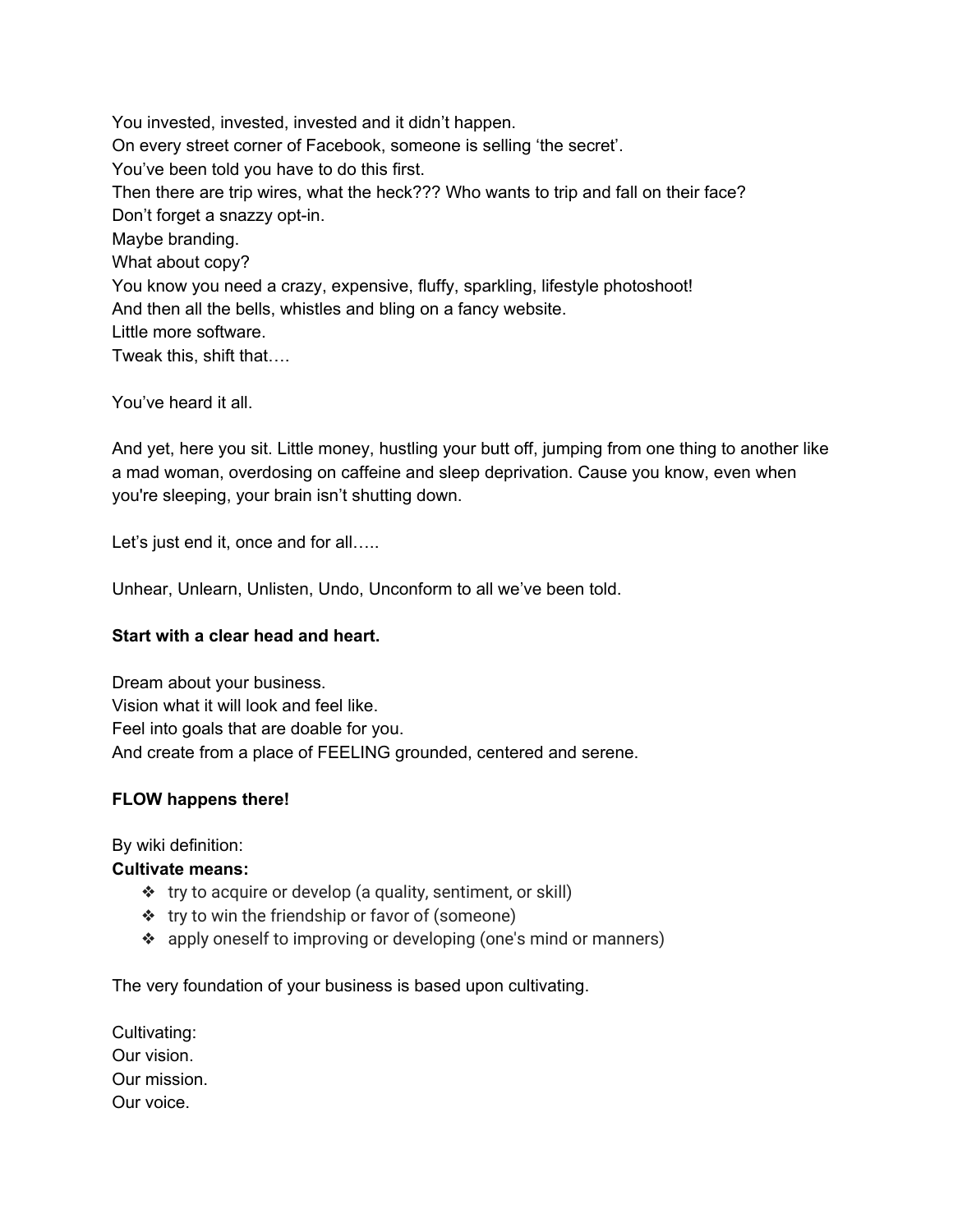Our vision. Programs, products, services, offerings.

# **Cultivate > Consistently > Create > Connections > Community**

These are all INTER-CONNECTED.

One feeds the next and the next until you have a overflowing, business garden, yielding a generous harvest.



# **HOW do we cultivate our business to grow organically and be sustainable?**

We begin with knowing the vision we desire to create.

We choose what consistently will look and feel doable and good for where we are in our lives. We bring a generous amount of creativity that will inspire people with our UNIQUE way of business building.

We connect daily. Every opportunity, both on and offline.

We commit to growing a community of thriving, heart minded individuals.

Let's begin the process of what that might look like for you to **cultivate** an organically driven, sustainable (energetically, physically, emotionally, spiritually and financially) business.

**CONSISTENCY** 

This is where reality/practicality meets vision.

We are ALL in different spaces, situations. We ALL have varying degrees of knowledge, energy, time, money and recourses.

EACH person decides what consistency looks like to them.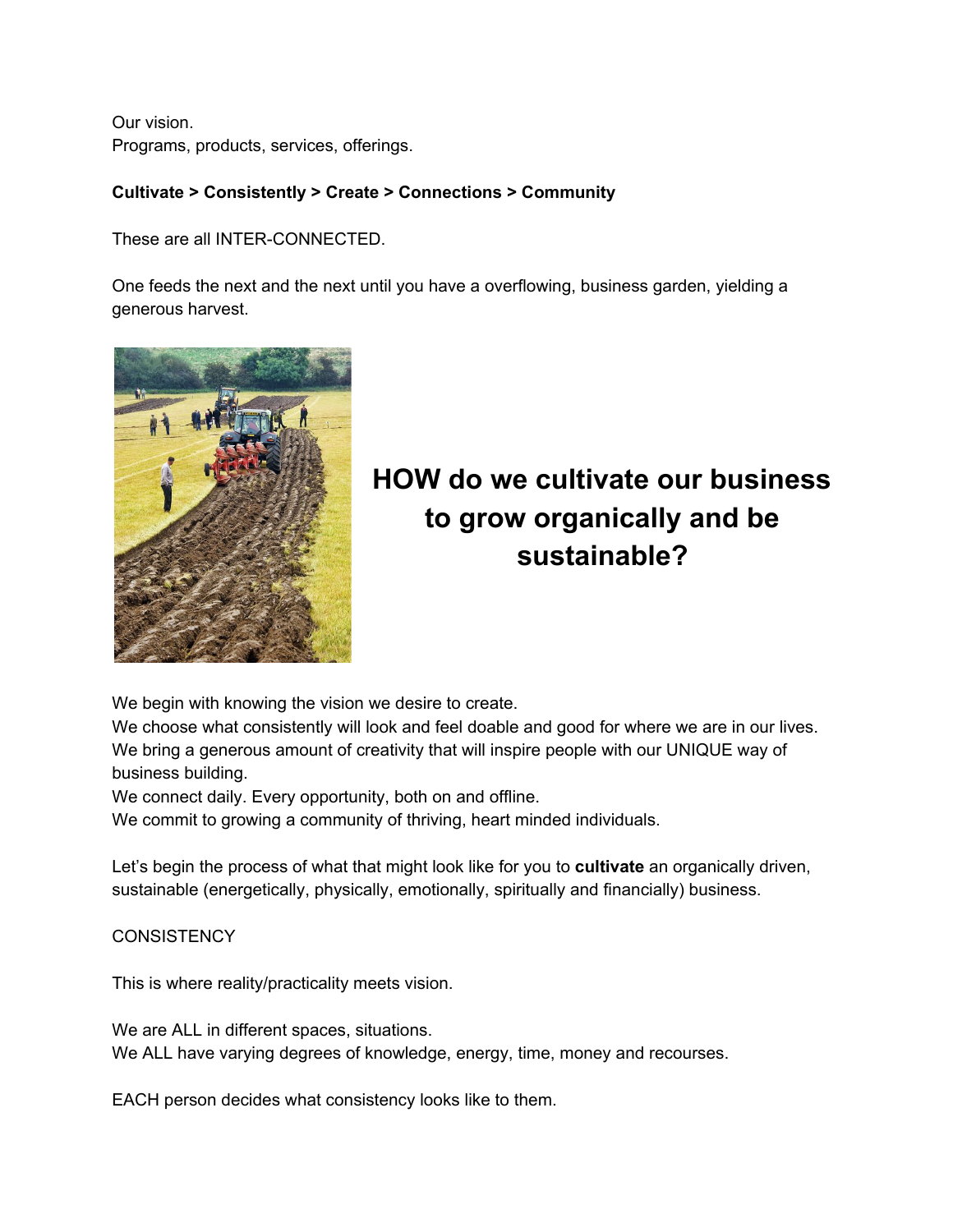WHERE can you show up in a way that feels good to you? Scribble a list of everywhere you can think of……….

WHEN is the optimal time(s) for you to show up? Both great for you and for your clients? Write a list of times that feel spacious, energetically vibrant for you.

HOW often do you need to show up to grow your business at the speed you'd like? If you want your business to be 6 figures in 6 months……….BE prepared to put your foot on the GAS for 6 months straight, consistently, not backing down, YUP, doing the hustle, getting out of your comfort zone, EVERY DAY. Basically....it's of course doable in our online universe if you are willing to be on social media 7-10 posts every day, non stop, pushing yourself. If that's your desire...GO FOR IT!

If you are desiring a MORE organic, slow and steady growing business. What do those numbers look like to you? How many clients do you need to acquire? How else can you generate revenue? Look at that….SEE the numbers.

Choose your timeline. Do you want a base line in 6 months, 1 year? Do you want above your baseline in 1 year?

Based on your numbers and timeline decide what consistently FEELS good to you and do it consistently! The key: consistent.

Show up on line 2-3 times a day. Engage in FB groups 2-3 times a day. Write a blog post once a month. Send out a newsletter bi-weekly. Do a free coaching call monthly.

Whatever you choose, be crazy consistent!!

Answer the questions above to know how, when and where you need to be, in a way that FEELS right to you, to grow your business.

# **CREATIVITY**

HERE: Go crazy!!

Creativity is where you get to shine your light, creating UNIQUE products, programs, offerings that sparkle with your personality and vibe.

PLEASE have fun with this.

If you could create whatever you wanted for your business: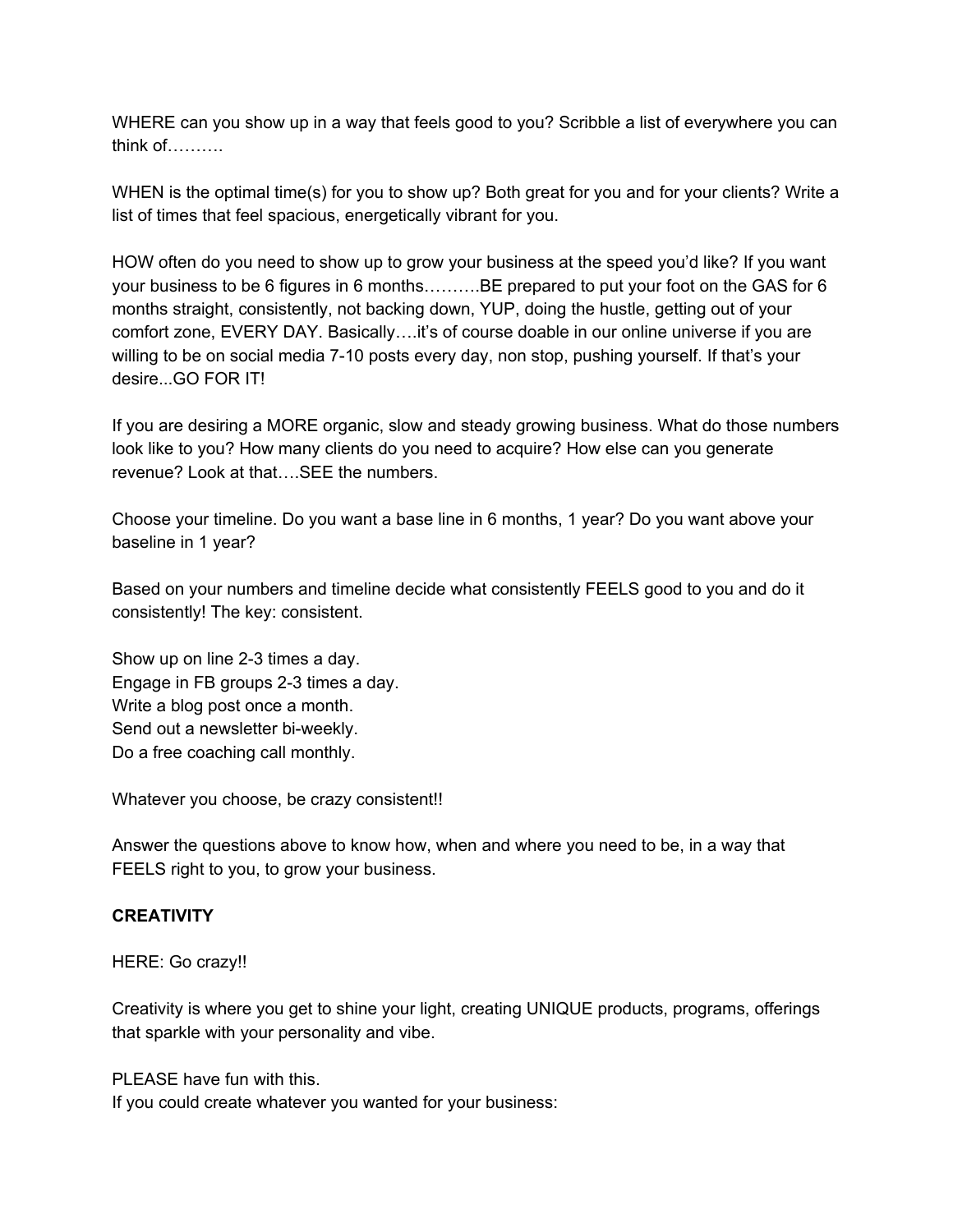What might that look like?

Dream outside of everything you've ever been told to do or not do. Throw away all your past learnings and see what lights you up from the inside and what it might look like to create that.

Journal about a few ways you might bring MORE creativity to your business.

# **CONNECTION**

This is a combo of consistent actions and creating connections.

If you are using social media, specifically Facebook to build your business, how many folks are you willing to commit connecting with each day to grow your tribe?

\_\_\_\_\_\_\_\_\_\_\_\_\_\_\_\_\_\_\_\_\_\_\_\_\_\_\_\_\_\_\_\_\_\_\_\_\_\_\_\_\_\_\_\_\_\_\_\_\_\_\_\_\_\_\_\_\_\_\_\_\_\_\_\_\_\_\_\_\_\_\_\_\_\_\_\_ \_\_\_\_\_\_\_\_\_\_\_\_\_\_\_\_\_\_\_\_\_\_\_\_\_\_\_\_\_\_\_\_\_\_\_\_\_\_\_\_\_\_\_\_\_\_\_\_\_\_\_\_\_\_\_\_\_\_\_\_\_\_\_\_\_\_\_\_\_\_\_\_\_\_\_\_ \_\_\_\_\_\_\_\_\_\_\_\_\_\_\_\_\_\_\_\_\_\_\_\_\_\_\_\_\_\_\_\_\_\_\_\_\_\_\_\_\_\_\_\_\_\_\_\_\_\_\_\_\_\_\_\_\_\_\_\_\_\_\_\_\_\_\_\_\_\_\_\_\_\_\_\_

What groups might those kindred spirits be in?

Where else on social media would you be able to make heart centered connections with your peeps?

\_\_\_\_\_\_\_\_\_\_\_\_\_\_\_\_\_\_\_\_\_\_\_\_\_\_\_\_\_\_\_\_\_\_\_\_\_\_\_\_\_\_\_\_\_\_\_\_\_\_\_\_\_\_\_\_\_\_\_\_\_\_\_\_\_\_\_\_\_\_\_\_\_\_\_\_ \_\_\_\_\_\_\_\_\_\_\_\_\_\_\_\_\_\_\_\_\_\_\_\_\_\_\_\_\_\_\_\_\_\_\_\_\_\_\_\_\_\_\_\_\_\_\_\_\_\_\_\_\_\_\_\_\_\_\_\_\_\_\_\_\_\_\_\_\_\_\_\_\_\_\_\_ \_\_\_\_\_\_\_\_\_\_\_\_\_\_\_\_\_\_\_\_\_\_\_\_\_\_\_\_\_\_\_\_\_\_\_\_\_\_\_\_\_\_\_\_\_\_\_\_\_\_\_\_\_\_\_\_\_\_\_\_\_\_\_\_\_\_\_\_\_\_\_\_\_\_\_\_

\_\_\_\_\_\_\_\_\_\_\_\_\_\_\_\_\_\_\_\_\_\_\_\_\_\_\_\_\_\_\_\_\_\_\_\_\_\_\_\_\_\_\_\_\_\_\_\_\_\_\_\_\_\_\_\_\_\_\_\_\_\_\_\_\_\_\_\_\_\_\_\_\_\_\_\_ \_\_\_\_\_\_\_\_\_\_\_\_\_\_\_\_\_\_\_\_\_\_\_\_\_\_\_\_\_\_\_\_\_\_\_\_\_\_\_\_\_\_\_\_\_\_\_\_\_\_\_\_\_\_\_\_\_\_\_\_\_\_\_\_\_\_\_\_\_\_\_\_\_\_\_\_ \_\_\_\_\_\_\_\_\_\_\_\_\_\_\_\_\_\_\_\_\_\_\_\_\_\_\_\_\_\_\_\_\_\_\_\_\_\_\_\_\_\_\_\_\_\_\_\_\_\_\_\_\_\_\_\_\_\_\_\_\_\_\_\_\_\_\_\_\_\_\_\_\_\_\_\_

\_\_\_\_\_\_\_\_\_\_\_\_\_\_\_\_\_\_\_\_\_\_\_\_\_\_\_\_\_\_\_\_\_\_\_\_\_\_\_\_\_\_\_\_\_\_\_\_\_\_\_\_\_\_\_\_\_\_\_\_\_\_\_\_\_\_\_\_\_\_\_\_\_\_\_\_ \_\_\_\_\_\_\_\_\_\_\_\_\_\_\_\_\_\_\_\_\_\_\_\_\_\_\_\_\_\_\_\_\_\_\_\_\_\_\_\_\_\_\_\_\_\_\_\_\_\_\_\_\_\_\_\_\_\_\_\_\_\_\_\_\_\_\_\_\_\_\_\_\_\_\_\_ \_\_\_\_\_\_\_\_\_\_\_\_\_\_\_\_\_\_\_\_\_\_\_\_\_\_\_\_\_\_\_\_\_\_\_\_\_\_\_\_\_\_\_\_\_\_\_\_\_\_\_\_\_\_\_\_\_\_\_\_\_\_\_\_\_\_\_\_\_\_\_\_\_\_\_\_

Where can you make connections offline?

What do those above commitments look like per day/week/month?

# **COMMUNITY**

Let's be clear. Before you can grow a community, you need to acquire a certain understanding of what you want that community to be about.

So let's define your ideal community: